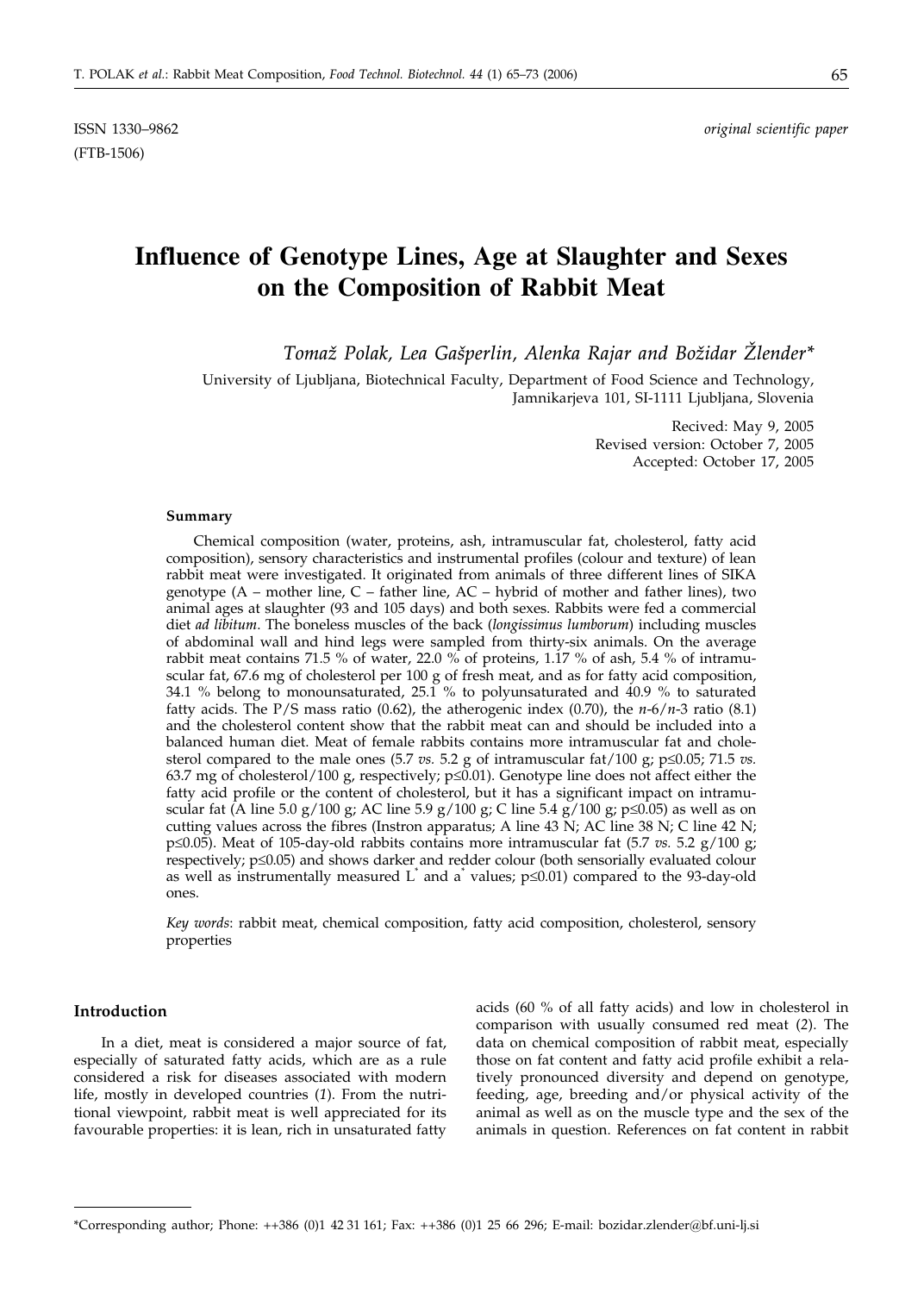meat are very frequent in literature and according to the statement by Dalle Zotte and some other authors (*2–5*) it varies between 0.6 and 14.4 %, depending on factors mentioned above. Fatty acid composition varies and is expressed as share of saturated fatty acids (SFA), monounsaturated fatty acids (MUFA), polyunsaturated fatty acids (PUFA), PUFA/SFA (P/S) and n-6/n-3 indexes (*2,4,6–8)*. Data on cholesterol content are between 45 and 85 mg/100 g of meat (*2,9,10*). Rabbit meat is also rich in proteins (20.0–21.9 %), its amino acids have a high biological value, its energy values are comparable (427–849 kJ/100 g of fresh meat) to various usually consumed varieties of red meat (*2,11*). In addition to nutritional parameters the sensory properties of meat are crucial for the consumer's choice. Consumers consider that rabbit meat has attractive sensory properties: it is tender, lean and delicately flavoured (wild taste). The main cause of a potential refusal is its typical taste of wild game meat as sometimes mentioned by the consumers (*2*).

We anticipated that line (A, AC, C) of SIKA genotype (Slovenian meat line), animal age at slaughter (93 *vs.* 105 days) and sex (male *vs.* female) can affect the chemical composition (cholesterol content and also fatty acid profile) as well as the sensory, colour and texture profiles of rabbit meat and consequently systematic comparisons were made.

## **Material and Methods**

## *Animals*

A total of thirty-six rabbits was included in the study. They were fed a diet containing the standard feed mixture Kand/stand (170 g CP/kg, 140 g CF/kg, 10.4 MJ DE/kg) *ad libitum*. Data on the measurements of rabbit carcasses are presented in Table 1. The study included three different lines  $(A - mother line, C - father line,$ AC – hybrid of mother and father lines) of SIKA genotype, two ages at slaughter (93 and 105 days) and both sexes. Therefore, the study consisted of 36 rabbits, 12 of A line, 12 of C line and 12 of AC line. Half of them (6) was 93 days old and half of them (6) 105 days old at slaughter; within each age-group there were 3 male and 3 female rabbits. After electro-stunning, the rabbits were slaughtered by cutting the carotid and jugular veins.

## *Tissue sampling*

At the slaughterhouse the carcasses were eviscerated and stored for 24 h at the temperature of  $(4\pm 1)$  °C. Total dissectible fat was eliminated manually. The *longissimus lumborum* (LL) muscle between the 1st and the 7th lumbar vertebra, including the muscles of abdominal wall (flank) and hind legs, were removed from carcasses as samples for further analyses. All samples were divided into two subsamples, the first (the right LL muscle) was used for L\*a\*b\* colour and ultimate pH  $(pH<sub>u</sub>)$  measurements. Then the right LL muscles were homogenized in a blender together with hind leg muscles and muscles of abdominal wall, packed into polyethylene bags, frozen and stored at the temperature of  $(-21\pm 1)$  °C for determination of water, protein, ash, fat and cholesterol content, as well as for the analysis of fatty acid composition. All analyses were carried out in duplicate. On the second subsample (the left back (LL with bones) and the muscles of abdominal wall) thermal treatment was performed (roasting at 175 °C to the internal temperature of (77  $\pm$  1) °C. Roasted samples were prepared for sensory analysis and for instrumental measuring of the texture.

## *Determination of colour and pHu value*

The L\*a\*b\* colour was evaluated instrumentally on the freshly cut slice of raw LL muscles at 1st lumbar vertebra. Four measurements of CIE L\*, a\*, b\* values were made on the slice of each sample. Preparation of the samples and the conditions for the assessment of the colour (*12*) were as follows: a Minolta CR 200b colorimeter (Illuminant C, 0° viewing angle) was used to determine the CIE L<sup>\*</sup> (lightness),  $a^*$  (+/-, red to green), and  $b^*$  (+/-, yellow to blue) values of the meat samples. A white ceramic tile with the specification of  $Y = 93.8$ ,  $x = 0.3134$ , and  $y = 0.3208$  was used to standardise the colorimeter.

pH<sub>u</sub> was measured 24 h *post mortem* directly in raw LL muscle (1st lumbar vertebra) in duplicate using a spear combined glass-gel electrode type 03 (Testo pH electrode) connected to a pH meter (Testo 230, Testo). The pH meter was calibrated using pH=5 and pH=7 buffers and recalibrated after every 20 readings. Accuracy of reading was ±0.01 pH unit.

## *Determination of cutting values*

Instrumental analysis of the sample texture was performed by apparatus Instron, type 1111, at the highest allowed load of 1000 N, at room temperature  $(24 \text{ °C})$ . Cutting values (N) were measured on roasted and chilled slices of LL muscles (across and longitudinal to meat fibres, 10 mm thick) as the resistance of sample to the cutting strength of obtuse blade-shape cell (blade-length 10 mm; angle between blade sides 60°, diameter of obtuse point of a knife 1 mm, Fig. 1). The operating conditions were: blade speed 50 mm/min, penetration into muscle 9.4 mm. Cutting values (N) on the samples were determined in four repetitions.

Table 1. Live mass and slaughter yield from rabbits of three SIKA genotype lines and two ages at slaughter (*N*=36)

| Genotype line        | A line-      |              |              | AC line      | C line       |              |  |
|----------------------|--------------|--------------|--------------|--------------|--------------|--------------|--|
| Age at slaughter/day | 93           | 105          | 93           | 105          | 93           | 105          |  |
| Live mass/ $g$       | $2755+224$   | $3067+226$   | $3094 + 283$ | $3366+261$   | $3214 + 323$ | $3492 + 204$ |  |
| Slaughter yield/%    | $54.1 + 1.2$ | $55.1 + 1.5$ | $55.5 + 1.5$ | $56.2 + 1.4$ | $55.6 + 2.0$ | $56.3 + 2.0$ |  |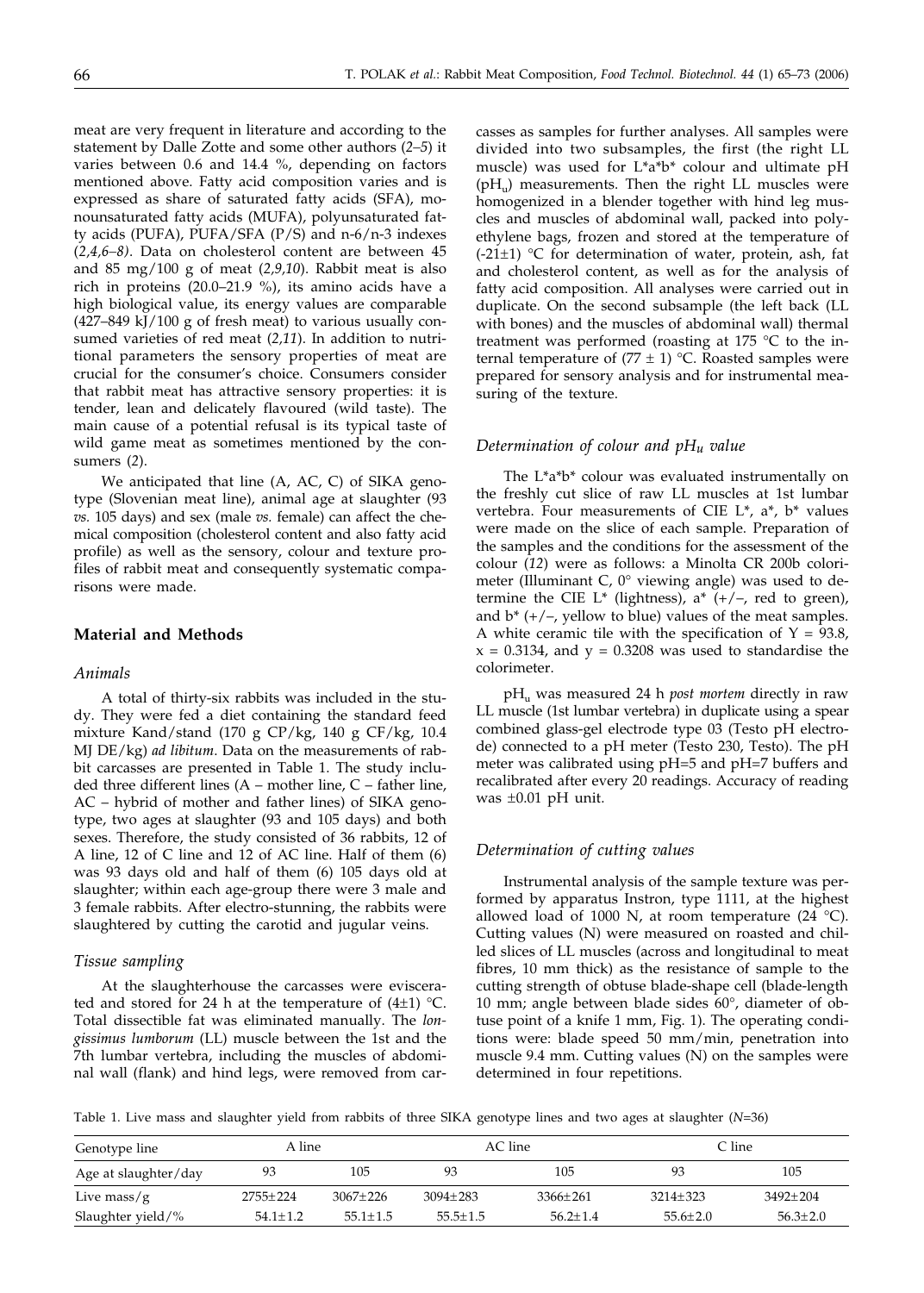

**Fig. 1.** Schematic presentation of Instron apparatus blade for measuring of cutting values

## *Water, protein and ash content*

The water content was determined on the sample of 5 g of minced meat. Samples were dried in the oven at 105 °C according to AOAC 950.46 (*13*). Total protein (crude protein,  $N \times 6.25$ ) content was assessed by the Kjeldahl method according to AOAC 928.08 (*13*) (standard method). The ash content was determined by mineralisation of samples at 550 °C according to AOAC 920.153 (*13*) (standard method).

## *Intramuscular fat content*

Intramuscular fat (IMF) content was determined by the method described in AOAC Official Method 991.36: Fat (Crude) in Meat and Meat Products (*13*).

## *Fatty acid composition*

The fatty acid (FA) composition of samples was determined by gas-liquid chromatography (GLC). The method chosen was *in situ* transesterification (ISTE) of Park and Goins (*14,15*).

The content of fatty acid methyl esters (FAME) was determined by GLC on an Agilent Technologies 6890 gas chromatograph with a flame ionisation detector (FID) and the capillary column Supelco SP-2380 (60 m  $\times$  0.25  $mm \times 0.2 \mu m$ ). Separation and detection were performed under the following conditions: temperature programme 170 °C, 8 min;  $7 \text{ °C/min}$  to 250 °C (19.43 min); temperature of the injector 250 °C; temperature of the detector 280 °C; injector: split:splitless 1:30, volume 1 mL; carrier gas: He 1 mL/min; make-up gas:  $N_2$  45 mL/min; the gases in the detector:  $H_2$  40 mL/min; synthetic air (21 %  $O_2$ ) 450 mL/min.

FAME was determined through the retention times of the FAME in a standard mixture (Supelco fatty acid methyl ester mix of 37 components, Cat. No. 18919- 1AMP). The same standard mixture was used to determine the response factor,  $R_{f,i}$  for each fatty acid. The mass portion of each fatty acid in the sample was determined using the response factor and the factor of transformation of FA content from FAME content. Determination of reliability and accuracy of the analytical method for the quantitative determination of FA was ensured by the use of the certified reference matrix – CRM 163 (blend beef-pork fat – BCR) and is in good agreement with the certified values. The FAME were expressed in the percentage of total FA.

## *Cholesterol content*

The cholesterol content in rabbit meat was determined according to the modified method by Naeemi *et* *al.* (*16*) followed by HPLC analyses and expressed in mg/100 g of fresh meat.

To an accurately weighed well-ground meat sample of (2 $\pm$ 0.01) g spiked with internal standard (5  $\alpha$ -cholestane), 10 mL of saturated methanolic KOH were added in a 50-mL screw-capped vial. The vial was capped and then heated for 30 min at 80 °C. Into the cooled vial (20  $^{\circ}$ C), 10 mL of hexane were added, then the vial was closed and shaken vigorously for 2 min. Further on it was centrifuged at  $1000 \times g$  for 2 min. An aliquot of the hexane extract (5 mL) was dried *in vacuo* and freed of solvent by using a nitrogen flush before dissolving it in 2 mL of mobile phase and injecting into the HPLC system. For HPLC, Agilent technology system 1100 composed of Micro vacuum degasser G1379A, Binary pump G1312A, Autosampler thermostat G1367A, Thermostatted column compartment G1316A, Diode array and Multiple wavelenght detector G1315B was used. The analytical column was Hypersil ODS  $5 \mu m$ , 150 mm  $\times 4.6$  mm. The mobile phase consisted of isopropanol/acetonitrile (45:55), the flow rate being 1.0 mL/min. Absorption was measured at 210 nm. Determination of reliability and accuracy of the analytical method for the quantitative determination of cholesterol was ensured by the use of the certified reference matrix – CRM 163 (blend beef-pork fat – BCR) and is in good agreement with the certified values.

## *Sensory analyses*

For the purpose of evaluating sensory qualities, a panel composed of four qualified and experienced panellists in the field of rabbit meat was appointed, while sensory properties of coded samples were tasted in a standard sensory laboratory. The same panel evaluated all samples; the trial consisted of three sessions.

All testing posts in the sensory laboratory had identical conditions. The room temperature was approximately 20 °C and relative humidity was between 60 and 75 %. Lightning of the room was also the same throughout the experiment. Samples for the sensory analysis were prepared as follows: samples were roasted without salt or spices. The centres of roasted LL muscles were immediately cut into cube pieces of approximately 5 g. The panel assessed the warm samples separately one by one in three sessions composed of 12 samples (4 A line, 4 AC line and 4 C line). To neutralise the taste, the panel used the middle part of white bread and tepid lemon- -flavoured water (concentration 1 %). The break between the sessions was one hour.

The analytical-descriptive (according to Golob *et al.* (*17*)) test was performed by scoring sensory properties using a non-structured scale from 1 to 7 points, where higher score means more expressed property. An exception was the colour, which was evaluated by scoring on a scale  $1 - 4 - 7$ . The score of 4 points was considered optimal (colour of rabbit meat of normal quality), scores above 4 indicated dark red meat and those below 4 points indicated pale red meat. Sensory descriptors of roasted rabbit meat are the following:

- Smell: characteristic of rabbit meat smell
- Colour: intensity of red colour
- Tenderness: easiness of chewing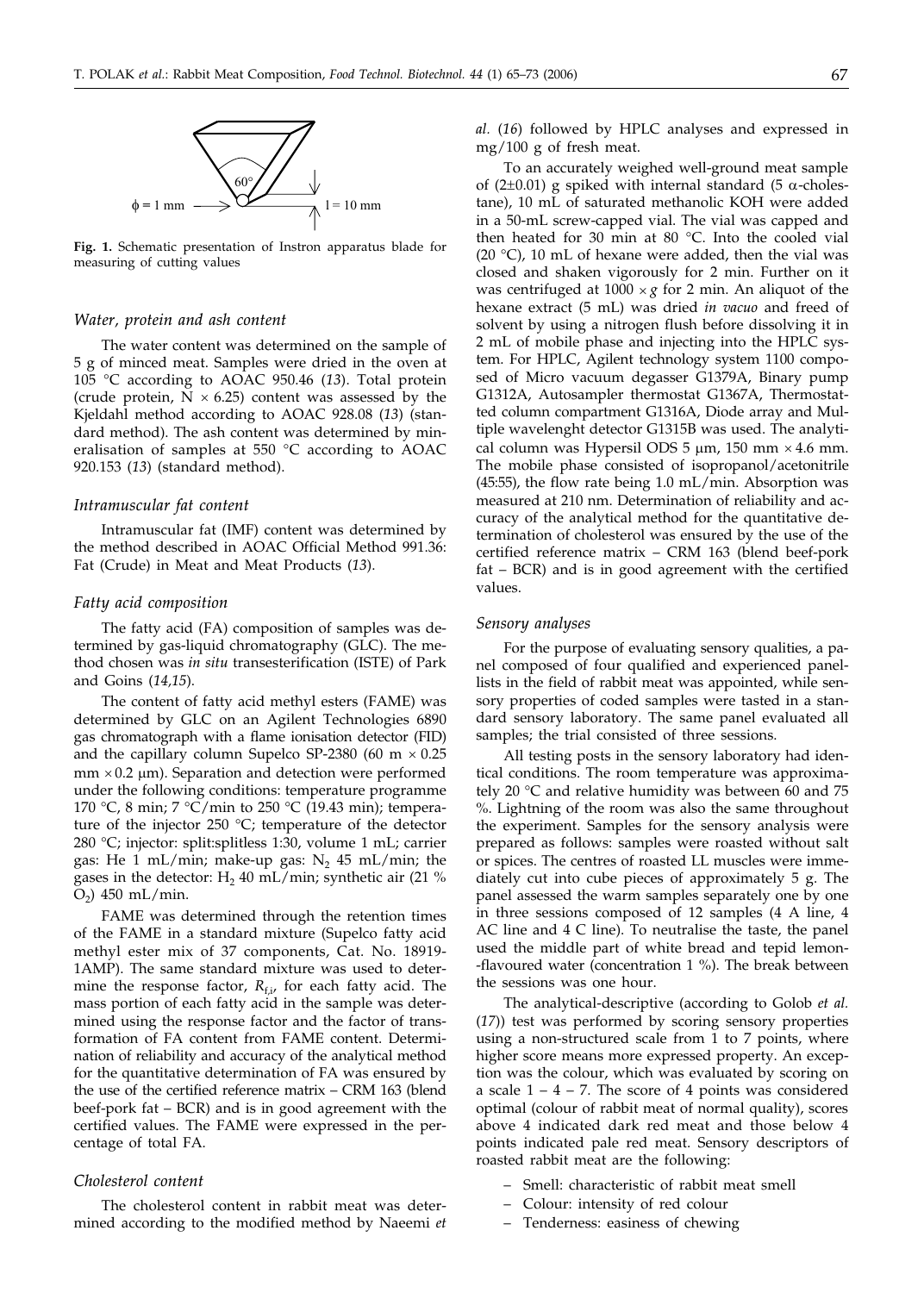- Juiciness: water release at the beginning of chewing and salivation stimulated by the content of meat lipids
- Mouth feeling: smoothness of meat fibres during chewing
- Flavour: characteristic of rabbit meat flavour
- After-taste of rabbit flavour: intensity of rabbit meat flavour after swallowing.

#### *Data analysis*

The data for chemical parameters (four determinations of each treatment) were analysed by the method of the least squares using the GLM procedure (*18*). The data for sensory properties, which were not distributed normally were analysed using the NPAR1WAY procedure (nonparametric Wilcoxon test). The statistical model for the analysed parameters of rabbit meat included the effects of genotype (L), animal age at slaughter (A) and sex (S) (Eq. 1).

$$
y_{ijkl} = \mu + L_i + A_j + S_k + e_{ijkl} \tag{1/}
$$

where  $y_{ijkl}$  = the ijkl<sup>th</sup> observation,  $\mu$  = general mean value,  $\vec{L}_i$  = effect of i<sup>th</sup> genotype line (i = 1 mother line – A,  $i = 2$  hybrid of mother and father lines  $- AC$ ,  $i = 3$  father line – C),  $A_i$  = effect of j<sup>th</sup> age at slaughter (j = l 93 days, j = 2105 days),  $S_k$  = effect of  $k^{th}$  sex ( $k = 1$  male,  $k = 2$  female), and  $e_{ijkl} =$  residual random term with variance  $\sigma_{\rm e}^2$ .

The means of the experimental groups were obtained using either Duncan or Wilcoxon test (*17*). Relations between sensory scores and chemical parameters were assessed by Pearson correlation coefficients using the CORR procedure.

## **Results and Discussion**

#### *Instrumental colour parameters and pH value*

The instrumental parameters of rabbit meat colour differed significantly with the age at slaughter but not with genotype line or sex of the animals. The means of instrumental parameters of colour and statistical significance between different genotype lines, 93- and 105-day- -old rabbits, and male and female animals are presented in Table 2. In our study, the colour changes observed

between the samples of different lines and sexes are most probably coincidental and are not a result of myofibrilar protein shrinkage or of the accumulation of hem pigments. An exception was significantly darker and redder colour (the lowest L\* , the highest a\* values), which occurred in the older rabbits and probably resulted from their higher myoglobin content compared to the younger ones.

Several reports in literature deal with effects of genotype, diet, sex or slaughter age on L\*a\*b\* colour parameters (*19–21*), but authors themselves mention that results are often contradictory, indicating on the one hand a possible lack of knowledge of these physicochemical traits of muscles and/or on the other hand errors of the methodology of such measurements.

There were no notable changes in  $pH<sub>u</sub>$  values and the average of all our measurements was 6.03±0.07. Absolute  $pH<sub>u</sub>$  values for SIKA genotype lines are relatively higher than we expected but are comparable to  $pH_{24}$ from different genotypes investigated by Barròn *et al.* (*22*). Researchers assure that depletion of glycogene reserves, as well as handling before slaughtering and processing factors, may cause high muscle pH values.

When meat quality was described by the physicochemical criteria (pH value, L'a'b' meat colour values) we determined that the differences between lines and sex groups tend to be small and rabbit meat quality seems to be rather constant. This statement is in agreement with findings in literature (*22,23*).

## *Cutting values*

Table 2 also shows the effects of genotype lines, sex and animal age at slaughter on textural properties of roasted rabbit meat. Significantly higher cutting values across the fibres in A and C lines compared to AC line in the present study are not in accordance with sensory analysis of the same samples (Table 3), where the A and AC lines were found more tender. Nevertheless, the differences are not significant.

The age difference at slaughter (two weeks) was not big enough to result in notable changes in tenderness. Unexpectedly, there was not a significant difference between the samples of different sex.

Table 2. Instrumental colour and texture parameters of rabbit meat (muscles of the back), samples taken from animals of three genotype lines, two ages at slaughter and both sexes (*N*=36)

| Effect of:<br>Genotype line     |                    |                | <b>Sex</b>     |             |                |                | Age at slaughter/day |                        |                        |                |
|---------------------------------|--------------------|----------------|----------------|-------------|----------------|----------------|----------------------|------------------------|------------------------|----------------|
| Parameter                       | A line             | AC line        | C line         | Sign.       | Male           | Female         | Sign.                | 93                     | 105                    | Sign.          |
| $L^*$ value                     | $58.9 \pm 2.6$     | $59.0 \pm 2.2$ | $58.1 \pm 2.7$ | $N_{\rm s}$ | $58.9 \pm 2.5$ | $58.4 \pm 2.6$ | Ns                   | $60.4 \pm 1.7^{\circ}$ | $57.0 \pm 1.9^{\circ}$ | ***            |
| a* value                        | $3.8 \pm 1.4$      | $3.4 \pm 1.4$  | $3.4 \pm 1.2$  | Ns          | $3.8 \pm 1.4$  | $3.3 \pm 1.2$  | Ns                   | $2.9 \pm 1.2^{b}$      | $4.2 \pm 1.2^{\rm a}$  | **             |
| b* value                        | $4.5 \pm 0.6$      | $4.0 \pm 1.1$  | $3.9 + 0.9$    | $N_{\rm s}$ | $4.3 \pm 1.1$  | $4.0 \pm 0.7$  | Ns                   | $4.4 \pm 0.8$          | $3.9 \pm 1.0$          | N <sub>s</sub> |
| Cutting value<br>longitudinal/N | $36 \pm 4$         | $32 \pm 5$     | $34 \pm 4$     | Ns          | $34 \pm 4$     | $34 \pm 50$    | Ns                   | $35 \pm 5$             | $33 \pm 4$             | <b>Ns</b>      |
| Cutting value<br>across/N       | $43 \pm 4^{\circ}$ | $38 + 4^b$     | $42 + 4^a$     | ÷           | $42 + 4$       | $40 \pm 5$     | Ns                   | $42 \pm 5$             | $40 \pm 4$             | N <sub>s</sub> |

Mean values±standard deviation in each group. *N* – number of observations. Means with a different superscript within groups differ significantly (p $\leq 0.05$ ). Sign. – statistically not significant: Ns – p $> 0.05$ ; statistically significant: \* p $\leq 0.05$  and \*\* p $\leq 0.01$ ; highly statistically significant: \*\*\*  $p \le 0.00$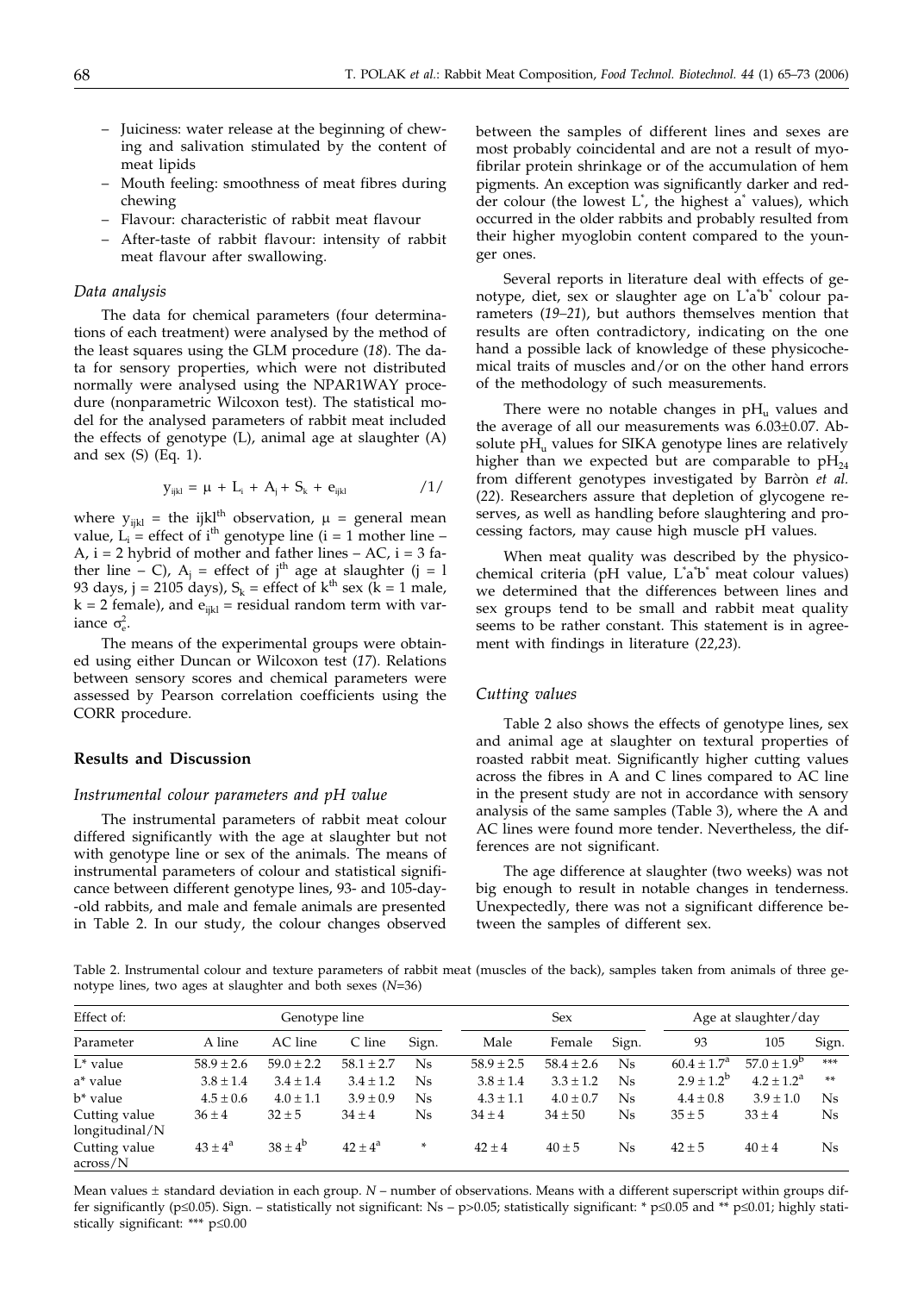$\pm 0.4$  4.8  $\pm 0.3$  4.6  $\pm$ 

 $\pm 0.1$  5.4  $\pm 0.2$  5.4  $\pm$ 

 $\pm 0.3$  2.0  $\pm 0.2$  2.1  $\pm$ 

Effect of: Genotype line Sex Age at slaughter/day Properties (points) A line AC line C line Sign. Male Female Sign. 93 105 Sign. Smell  $(1-7)$  5.4  $\pm$  0.2  $\pm 0.2$  5.5  $\pm 0.2$  5.4  $\pm$  $\pm 0.1$  Ns  $5.4 \pm 0.2$  5.4  $\pm$  $\pm 0.2$  Ns  $5.4 \pm 0.2$  5.4  $\pm$  $5.4 \pm 0.2$  Ns Colour  $(1-4-7)$  3.1  $\pm$  0.4  $\pm 0.4$  2.8  $\pm 0.5$  3.1  $\pm$  $Ns$   $3.0 + 0.5$  $3.0 + 0.5$  $\pm 0.5$  Ns  $2.8 \pm 0.4^{\circ}$  3.2  $\pm 0.4^{\circ}$  \*\* Tenderness  $(1-7)$  5.5  $\pm$  0.3  $\pm 0.3$  5.5  $\pm 0.3$  5.3  $\pm$  $\pm 0.4$  Ns  $5.4 \pm 0.3$  5.4  $\pm$  $\pm 0.4$  Ns  $5.5 \pm 0.4$   $5.4 \pm 0.3$  Ns  $\text{Iuiciness } (1-7)$  4.2  $\pm$  0.3  $\pm 0.3$  4.4  $\pm 0.3$  4.3  $\pm 0.3$  Ns 4.3  $\pm$  $4.3 + 0.3$   $4.3 + 0.3$  $\pm 0.3$  Ns  $4.2 \pm 0.2$   $4.3 \pm 0.4$  Ns

Table 3. Sensory properties of roasted rabbit meat (back muscles) from animals of three genotype lines, two ages at slaughter and both sexes (*N*=36)

Mean values ± standard deviation. *N* – number of observations. Means with a different superscript within groups differ significantly (p $\leq 0.05$ ). Sign. – statistically not significant: Ns – p $> 0.05$ ; statistically significant: \*\* p $\leq 0.01$ 

Longitudinal cutting strengths and those across fibres were negatively related to sensorially evaluated tenderness in all three lines (Table 4).

Table 4. Correlations between instrumental texture parameters and tenderness of roasted rabbit meat

|                            |          | Tenderness |           |
|----------------------------|----------|------------|-----------|
| Genotype line              |          | AC.        |           |
| Cutting value longitudinal | $-0.70*$ | $-0.34$    | $-0.73**$ |
| Cutting value across       | $-0.52$  | $-0.32$    | $-0.30$   |

Statistically significant: \*  $p \le 0.05$  and \*\*  $p \le 0.01$ 

Mouth feeling  $(1-7)$  4.7  $\pm$  0.4

Flavour  $(1-7)$  5.4  $\pm$  0.1

Aftertaste of rabbit meat  $(1–7)$  2.2  $\pm$  0.3

#### *Water, protein and ash content*

Table 5 shows the composition (water, ash and protein contents) of fresh LL muscles together with hind leg and of abdominal wall muscles for three genotype lines, both sexes and two ages at slaughter. The rabbit meat included in this investigation contains on average 71.5 % of water, 22.0 % of proteins and 1.17 % of ash.

Water content seems to be lower in older than in younger group ( $p \le 0.01$ ). These results agree with the conclusions of Gondret *et al.* (*24*); namely, that chemical composition of LL muscle is markedly affected by age, and water content declines with increasing age. Samples from different sexes show significantly higher water content in male rabbits ( $p \le 0.05$ ). Generally, our results about water content agree with those of other researchers, who found similar content of water in hind leg (*19, 23,25*) and in back muscles (*19,23,24*). Ash content exhibits marked differences due to age  $(p \le 0.001)$  and sex ( $p \le 0.05$ ); the content of ash was higher in male than in female samples, and it decreased with age. Results about the effect of animal age at slaughter and sex on the ash content are partly contradictory to the literature data: our results differ from those of Gondret *et al*. (*24*), but agree with those of Dalle Zotte *et al.* (*19*). In the protein content no marked differences were found due to genotype line. Statistically  $(p \le 0.001)$ , lower protein content in female compared to male animals and lower in older compared to younger animals was found. Reports

can be found that with the increase in age at slaughter the protein content in back muscles either significantly decreases (*19*) or increases (*24*).

Ns  $4.6 \pm 0.4$ 

 $\pm 0.2$  Ns  $5.4 \pm 0.2$  5.4  $\pm 0.2$  Ns

 $\pm 0.2$  Ns  $2.1 \pm 0.2$  2.1  $\pm 0.2$  Ns

 $\pm 0.4$  4.8  $\pm 0.4$  Ns

#### *Lipid analyses*

Ns  $4.8 \pm 0.4$ 

 $\pm 0.3$  Ns  $5.4 \pm 0.2$  5.4  $\pm$ 

 $\pm 0.2$  Ns  $2.1 \pm 0.2$   $2.1 \pm$ 

#### Intramuscular fat content

 $4.6 \pm 0.5$ 

IMF content in rabbit lean meat differed according to genotype line, sex and age at slaughter (Table 5). The differences in the IMF content between different lines were significant ( $p \le 0.05$ ), the lowest IMF content was found in the line A. In male rabbits the IMF content was significantly lower compared to the female ones. It also increased with age. The IMF content (mean value of 36 observations  $\pm$  standard deviation being (5.4 $\pm$ 0.9) %) in the present study is not in accordance with findings of other researchers who determined a considerably lower fat content (*19,24–26*), which is probably due to the differences in tissue sampling. We emphasize that chemical analyses in the present study were made on average samples which were obtained by mixing the LL with hind leg and abdominal wall muscles of each rabbit carcass.

The composition of meat generally depends on the species (Table 6) and population of animals, location and manner of rearing as well as on their diet; for this reason the comparison of rabbit meat with meat of other species is neither straightforward nor easy. Nevertheless, the reports mention higher values for intramuscular fat content of beef compared to rabbit meat. Žlender *et al.* (*27*) determined the fat in six different muscles of Simmental and Brown bulls. The results ranked from 3.6 to 7.2 % of intramuscular fat.

#### Fatty acid composition

Generally speaking, some differences due to genotype, sex and animal age at slaughter were found in the fatty acid composition. Intramuscular lipids of rabbit meat in A line contain the larger proportion of PUFA than in other lines due to the highest content of linolenic (C18:2 *n-*6) acid. Higher content of palmitoleic (C16:1 *n*-7) acid was found in the experimental group of female compared to male and in 105-day-old rabbits compared to 93-day-old ones. On average, intramuscular lipids of rabbit meat contain a larger proportion (29.2 %) of pal-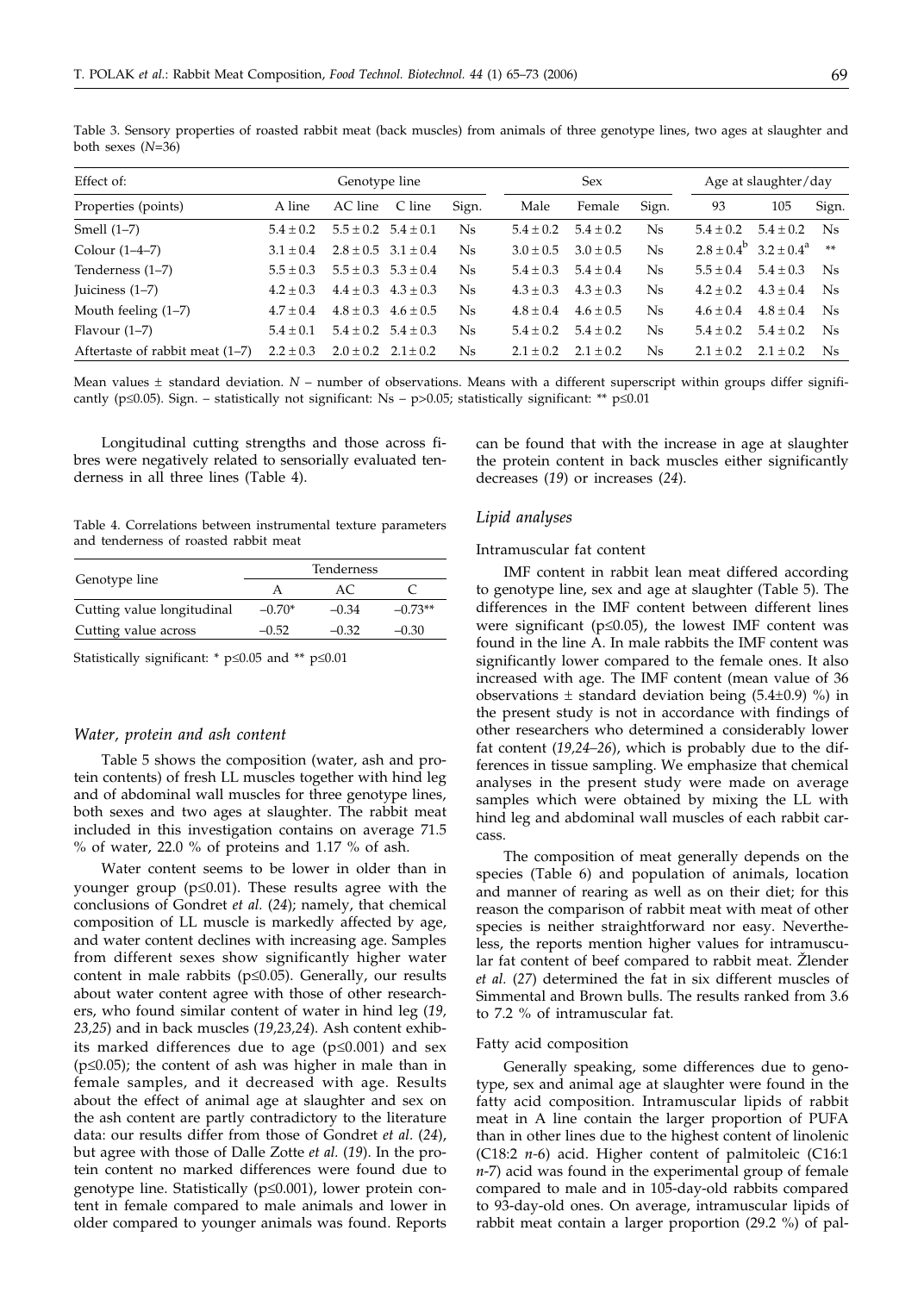| Effect of:<br>Genotype line  |                             |                        |                          | Sex                     |                |                            | Age at slaughter/day       |                |                           |                                     |                |
|------------------------------|-----------------------------|------------------------|--------------------------|-------------------------|----------------|----------------------------|----------------------------|----------------|---------------------------|-------------------------------------|----------------|
| Compound                     |                             | A line                 | $\operatorname{AC}$ line | C line                  | Sign.          | Male                       | Female                     | Sign.          | 93                        | 105                                 | Sign.          |
| $w(water)/\%$                |                             | $71.6 \pm 1.1$         | $71.2 \pm 0.7$           | $71.6 \pm 0.4$          | N <sub>s</sub> | $71.8 \pm 0.8^{\circ}$     | $71.2\pm0.8^{\text{b}}$    | $\ast$         | $71.9 \pm 0.7^{\rm a}$    | $71.1 \pm 0.7^b$                    | **             |
| $w(\text{ash})/$ %           |                             | $1.18 \pm 0.06$        | $1.16 \pm 0.05$          | $1.18 \pm 0.03$         | <b>Ns</b>      | $1.19 \pm 0.05^{\text{a}}$ | $1.15 \pm 0.04^b$          | $\ast$         |                           | $1.20 \pm 0.05^a$ $1.15 \pm 0.03^b$ | ***            |
| $w(\text{protein})/\%$       |                             | $22.0 \pm 0.8$         | $22.0 \pm 0.5$           | $22.0 \pm 0.5$          | <b>Ns</b>      | $22.2 \pm 0.6^a$           | $21.7 \pm 0.5^{\rm b}$     | ***            | $22.3 \pm 0.5^{\text{a}}$ | $21.6 \pm 0.5^b$                    | ***            |
| $w(\text{IMF})/\%$           |                             | $5.0 \pm 0.9^b$        | $5.9 \pm 1.0^a$          | $5.4\pm0.7^{\text{ab}}$ | $\ast$         | $5.2 \pm 0.9^b$            | $5.7 \pm 0.9^{\rm a}$      | $\ast$         | $5.2 \pm 0.7^b$           | $5.7 \pm 1.1^a$                     | $\ast$         |
| $w$ (cholesterol) (mg/100 g) |                             | $68.6 \pm 7.3$         | $67.6 \pm 7.1$           | $66.7 \pm 10.4$         | Ns             | $63.7 \pm 8.9^b$           | $71.5 \pm 5.1^a$           | **             | $68.1 \pm 6.6$            | $67.1 \pm 9.7$                      | Ns             |
| $w(\text{FA})/\%$            |                             |                        |                          |                         |                |                            |                            |                |                           |                                     |                |
| Lauric                       | C12:0                       | $0.51 \pm 0.65$        | $0.65 \pm 0.27$          | $0.67 \pm 0.87$         | Ns             | $0.67 \pm 0.66$            | $0.55 \pm 0.61$            | <b>Ns</b>      | $0.81 \pm 0.79$           | $0.41 \pm 0.32$                     | Ns             |
| Tridecanoic                  | C13:0                       | $0.20 \pm 0.21$        | $0.20 \pm 0.11$          | $0.25 \pm 0.34$         | <b>Ns</b>      | $0.22 \pm 0.23$            | $0.21 \pm 0.25$            | Ns             | $0.29 \pm 0.29$           | $0.14\pm0.14$                       | Ns             |
| Myristic                     | C14:0                       | $2.82 \pm 0.54$        | $2.99 \pm 0.38$          | $2.74 \pm 0.38$         | <b>Ns</b>      | $2.80 \pm 0.45$            | $2.90 \pm 0.43$            | <b>Ns</b>      | $2.76 \pm 0.36$           | $2.94 \pm 0.50$                     | N <sub>s</sub> |
| Myristoleic                  | C14:1 $n-5$                 | $0.52 \pm 0.27$        | $0.56 \pm 0.19$          | $0.51 \pm 0.17$         | <b>Ns</b>      | $0.50 \pm 0.16$            | $0.56 \pm 0.25$            | Ns             | $0.48 \pm 0.19$           | $0.58 \pm 0.22$                     | Ns             |
| Pentadecanoic C15:0          |                             | $0.65 \pm 0.21$        | $0.59 \pm 0.12$          | $0.61 \pm 0.09$         | <b>Ns</b>      | $0.63\pm0.17$              | $0.60 \pm 0.13$            | <b>Ns</b>      | $0.60 \pm 0.13$           | $0.63 \pm 0.16$                     | N <sub>s</sub> |
| Palmitic                     | C16:0                       | $29.8 \pm 3.7$         | $28.7 \pm 3.4$           | $29.1 \pm 1.2$          | Ns             | $29.1 \pm 2.3$             | $29.3 \pm 3.5$             | <b>Ns</b>      | $28.9 \pm 1.9$            | $29.5 \pm 3.7$                      | Ns             |
| Palmitoleic                  | $C16:1 n-7$                 | $6.06 \pm 2.80$        | $7.45 \pm 2.79$          | $7.18 \pm 1.87$         | Ns             | $5.88 \pm 1.49^b$          | $7.91 \pm 2.95^{\text{a}}$ | $\ast\ast$     | $6.11 \pm 1.88^b$         | $7.69 \pm 2.88^a$                   | $\ast$         |
| Margaric                     | C17:0                       | $1.08 \pm 1.33$        | $0.60 \pm 0.16$          | $0.66 \pm 0.05$         | Ns             | $0.65 \pm 0.09$            | $0.92 \pm 1.10$            | Ns             | $0.66 \pm 0.10$           | $0.90 \pm 1.10$                     | Ns             |
| Stearic                      | C18:0                       | $5.87 \pm 1.69$        | $5.53 \pm 1.56$          | $5.90\pm1.17$           | Ns             | $5.91 \pm 1.14$            | $5.62 \pm 1.74$            | Ns             | $6.15 \pm 1.35$           | $5.38 \pm 1.50$                     | Ns             |
| Trans-oleic                  | $C18:1 n-9t$                | $0.41 \pm 0.20$        | $0.41 \pm 0.16$          | $0.33 \pm 0.13$         | Ns             | $0.37 \pm 0.12$            | $0.40 \pm 0.20$            | Ns             | $0.40 \pm 0.18$           | $0.37 \pm 0.15$                     | Ns             |
| Cis-oleic                    | C18:1 $n-9c$ 23.8 $\pm$ 7.3 |                        | $27.1 \pm 4.4$           | $27.2 \pm 1.3$          | <b>Ns</b>      | $27.6 \pm 2.2$             | $24.5\pm6.5$               | <b>Ns</b>      | $26.5\pm2.3$              | $25.6 \pm 6.9$                      | N <sub>s</sub> |
| Linoleic                     | $C18:2n-6$                  | $24.5 \pm 3.4^a$       | $21.1 \pm 2.6^b$         | $21.4 \pm 1.6^b$        | **             | $22.2 \pm 2.3$             | $22.5 \pm 3.6$             | N <sub>s</sub> | $22.3 \pm 3.0$            | $22.4 \pm 3.1$                      | Ns             |
| α-linolenic                  | $C18:3n-3$                  | $2.93 \pm 0.32$        | $2.68 \pm 0.33$          | $2.70 \pm 0.18$         | Ns             | $2.76 \pm 0.25$            | $2.79 \pm 0.36$            | Ns             | $2.74\pm0.32$             | $2.80 \pm 0.29$                     | Ns             |
| Arahidic                     | C20:0                       | $0.19 \pm 0.09$        | $0.19 \pm 0.08$          | $0.16 \pm 0.06$         | <b>Ns</b>      | $0.17 \pm 0.08$            | $0.18 \pm 0.07$            | Ns             | $0.18\pm0.07$             | $0.18 \pm 0.08$                     | Ns             |
| Gadolenic                    | C20:1                       | $0.30 \pm 0.19$        | $0.26 \pm 0.12$          | $0.25 \pm 0.14$         | <b>Ns</b>      | $0.25\pm0.13$              | $0.30 \pm 0.17$            | <b>Ns</b>      | $0.25\pm0.14$             | $0.30\pm0.15$                       | N <sub>s</sub> |
| Behenic                      | C22:0                       | $0.59 \pm 0.59$        | $0.34 \pm 0.40$          | $0.36 \pm 0.37$         | <b>Ns</b>      | $0.41 \pm 0.42$            | $0.45 \pm 0.52$            | Ns             | $0.60 \pm 0.57^{\rm a}$   | $0.27 \pm 0.25^b$                   | $\ast$         |
| <b>SFA</b>                   |                             | $41.7 \pm 3.6$         | $40.5 \pm 4.9$           | $40.5 \pm 2.0$          | <b>Ns</b>      | $40.6 \pm 2.9$             | $41.2 \pm 4.3$             | <b>Ns</b>      | $41.4 \pm 2.5$            | $40.4 \pm 4.5$                      | N <sub>s</sub> |
| <b>MUFA</b>                  |                             | $31.1 \pm 6.4$         | $35.8 \pm 5.4$           | $35.5 \pm 2.6$          | Ns             | $34.6 \pm 3.3$             | $33.6 \pm 6.9$             | Ns             | $33.7 \pm 3.6$            | $34.6 \pm 6.8$                      | Ns             |
| <b>PUFA</b>                  |                             | $27.4 \pm 3.7^{\circ}$ | $23.8 \pm 2.9^b$         | $24.1 \pm 1.7^b$        | **             | $24.9 \pm 2.5$             | $25.3 \pm 4.0$             | <b>Ns</b>      | $25.0 \pm 3.3$            | $25.2 \pm 3.3$                      | N <sub>s</sub> |
| $n - 6/n - 3$                |                             | $8.37 \pm 0.65$        | $7.88 \pm 0.38$          | $7.95 \pm 0.45$         | <b>Ns</b>      | $8.06 \pm 0.49$            | $8.07 \pm 0.60$            | Ns             | $8.11 \pm 0.55$           | $8.03 \pm 0.54$                     | Ns             |
| P/S                          |                             | $0.66 \pm 0.08$        | $0.60 \pm 0.11$          | $0.60 \pm 0.05$         | <b>Ns</b>      | $0.62 \pm 0.08$            | $0.62 \pm 0.09$            | Ns             | $0.61 \pm 0.09$           | $0.63 \pm 0.08$                     | Ns             |
| IA                           |                             | $0.72\pm0.14$          | $0.71 \pm 0.14$          | $0.69 \pm 0.06$         | Ns             | $0.69 \pm 0.08$            | $0.72 \pm 0.15$            | Ns             | $0.70 \pm 0.07$           | $0.71 \pm 0.15$                     | Ns             |

Table 5. Chemical composition of rabbit meat (LL + hind leg + abdominal wall muscles) from animals of three genotype lines, two ages at slaughter and both sexes (*N*=36)

Mean values ± standard deviation in each group. *N* – number of observations. Means with a different superscript within groups differ significantly (p≤0.05). IMF – intramuscular fat content. SFA – saturated fatty acids. MUFA – monounsaturated fatty acids. PUFA – polyunsaturated fatty acids. P/S – PUFA/SFA. IA – index of atherogenicity = (C12 + 4 C14 + C16) / (PUFA + C18:1 + other MUFA) (6).  $n-6/n-3 - C18:2 n-6$  / C18:3  $n-3$ . Sign. – statistically not significant: Ns – p>0.05; statistically significant: \* p q 0.05 and \*\*  $p\leq 0.01$ ; highly statistically significant: \*\*\*  $p\leq 0.001$ 

Table 6. Cholesterol content and fatty acid composition of intramuscular fat from rabbit, red deer, beef, lamb and chicken meat of Slovenian origin

| Parameter / Meat                | Rabbit <sup>®</sup> | Red deer (27)   | Beef (28)       | Lamb $(29)$     | Chicken (30)    |
|---------------------------------|---------------------|-----------------|-----------------|-----------------|-----------------|
| Number of animals               | 36                  | 16              | 16              | 48              | 50              |
| $w(SFA \text{ of total FA})/\%$ | $40.9 \pm 3.6$      | $38.4 \pm 6.5$  | $43.8 \pm 4.8$  | $51.3 \pm 13.0$ | $31.6 \pm 1.1$  |
| $w(MUFA of total FA)/\%$        | $34.1 \pm 5.4$      | $28.5 \pm 5.1$  | $47.3 \pm 5.8$  | $33.7 \pm 16.5$ | $48.0 \pm 1.3$  |
| $w(PUFA of total FA)/\%$        | $25.1 \pm 5.4$      | $31.7 \pm 9.3$  | $7.9 + 2.5$     | $15.0 + 4.6$    | $20.3 \pm 1.5$  |
| P/S                             | $0.62 \pm 0.08$     | $0.89 \pm 0.40$ | $0.18 \pm 0.06$ | $0.29 \pm 0.07$ | $0.64 \pm 0.06$ |
| IA                              | $0.70 \pm 0.12$     | $0.52 \pm 0.27$ | $0.51 \pm 0.09$ | $1.07 \pm 0.64$ | $0.42 \pm 0.02$ |
| $n - 6/n - 3$                   | $8.1 \pm 0.5$       | $2.9 \pm 0.9$   | $36.7 \pm 14.3$ | $6.6 \pm 2.3$   | $14.7 \pm 0.5$  |
| $w$ (cholesterol)/(mg/100 g)    | $67.6 \pm 8.5$      | $79.3 \pm 13.8$ | $74.3 \pm 10.3$ | $67.5 + 19.4$   |                 |

Mean values ± standard deviation. <sup>\*</sup> mean value of all our data. SFA – saturated fatty acids. MUFA – monounsaturated fatty acids. PUFA – polyunsaturated fatty acids. P/S – PUFA/SFA. IA – index of atherogenicity = (C12 + 4 C14 + C16) / (PUFA + C18:1 + other MUFA) (*6*). *n*-6/*n*-3 – C18:2 *n*-6 / C18:3 *n*-3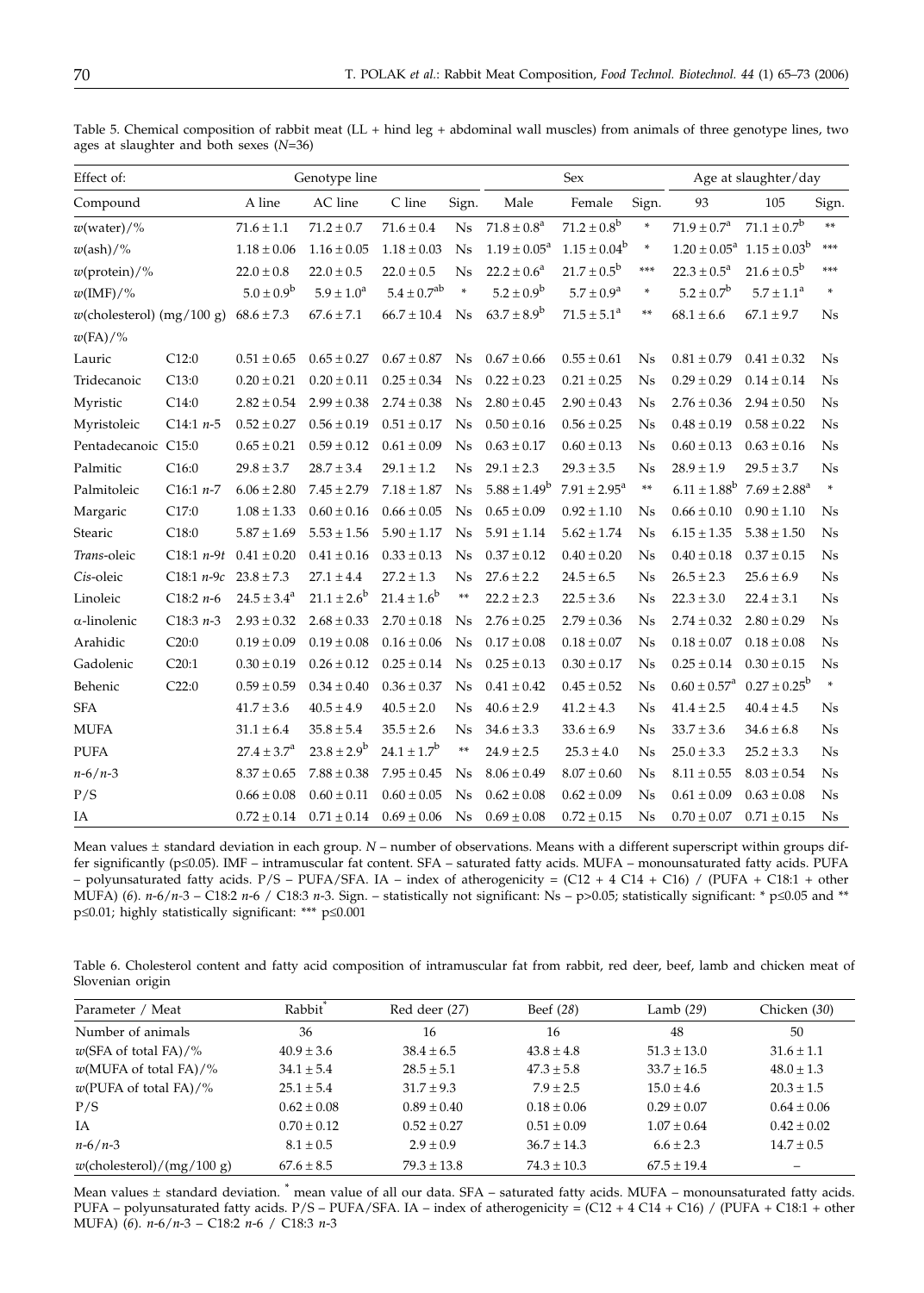mitic (C16:0), 26.1 % of *cis*-oleic (C18:1 *n*-9*c*) and 22. 3 % of linoleic (C18:2 *n*-6) acid. Palmitoleic (C16:1 *n*-7, 6.9 %), stearic (C18:0, 5.8 %), miristic (C14:0, 2.9 %),  $\alpha$ -linolenic (C18:3 *n*-3, 2.8 %), margaric (C17:0, 0.8 %), pentadecanoic (C15:0, 0.6 %), lauric (C12:0, 0.6 %), myristoleic (C14:1 *n*-5, 0.5 %), tridecanoic (C13:0, 0.5 %), behenic (C22:0, 0.4 %), *trans*-oleic (C18:1 *n*-9*t*, 0.4 %), gadolenic (C20:1, 0.3 %) and arachidic (C20:0, 0.2 %) acid are present as minor components.

The lower part of Table 5 gives the indices related to human health for the rabbit meat  $(LL + hind \leq H - ab - b)$ dominal wall muscles) from animals of three genotype lines, two ages at slaughter and both sexes. Average data from this study are compared to the data acquired in our laboratory on beef, red deer and chicken meat, and are presented in Table 6. The nutritional quality of fat has been evaluated in terms of the ratio of polyunsaturated:saturated fatty acids (P/S), the index of atherogenicity (IA), and the ratio of *n*-6/*n*-3 fatty acids. In a balanced diet, the recommended ratio for P/S is 0.4 or higher (*1*), IA as low as possible, and ratio *n*-6/*n*-3 less than 4 (*31*).

Meat is often considered rich in saturated fatty acid (SFA) and the relationship between SFA intake and cardiovascular diseases has been demonstrated by several epidemiological studies. However, fat content of rabbit muscles is rather low and not all fatty acids are saturated. This study showed that in the case of lean rabbit meat SFA represent 40.9 % of the total FA; the amount of polyunsaturated FA (PUFA) represents 25 % of the total FA, and is much higher than that found in beef, veal and pork (*2,27*). However, data about PUFA vary as to the muscle, selection and dietary manipulation (*2,8,26,32*). Due to the high content of linoleic acid (C18:2 *n*-6), the P/S ratio (0.62) in rabbit meat is higher than in pig, beef or veal, but lower than in red deer meat (Table 6). The determined index of atherogenicity  $(IA = 0.70)$ , which is considered a rightful estimation for lipid nutritional quality, is also quite comparable with red deer meat and beef.

Our findings agree with those supporting the assessment that rabbit meat could be a very useful part of human diet. Rabbit meat, as Gandemer (*33*) emphasizes, excels in a relatively high content of PUFA and a relatively low fatty acid *n*-6/*n*-3 ratio in comparison with meat of other species. Data about the *n*-6/*n*-3 ratio from different sources (*8,26,32*) are quite different and vary from 2.95, in *longissimus dorsi* from a rabbit fed with dietary  $\alpha$ -linolenic acid and supranutritional level of vitamin E (*31*), to higher values of about 11.6 for the hind leg (24*,*26). Our values 8.1±0.6 (Table 6) are even higher than the results published by Dalle Zotte (*2*) who reported a *n*-6/*n*-3 index of 6.7 for the rabbit meat.

## Cholesterol content

From the data presented in Table 5 we can see that cholesterol content varied from 63.7 to 71.5 mg/100 g of fresh boneless rabbit meat  $(LL + hind \leq H)$  abdominal wall muscles); the average being 67.6 mg/100 g of fresh meat (FM). No marked differences due to genotype line or age at slaughter were found for the cholesterol content. Cholesterol content in male rabbits was significantly lower compared to similar data for female rabbits ( $p \leq 0.01$ ). According to the statement of Dalle Zotte  $(2)$ , rabbit meat contains the lowest levels of cholesterol among more popular meats. Our results disagree with her data and also with the data of other researchers who found a characteristically lower content of cholesterol in whole rabbit carcass (45 mg/100 g FM), hind leg (60 mg / 100 g FM) (*2*) and in the back muscles (from 45 to 48 mg/100 g FM (*24*); 57.5 mg/100 g FM (*34*)). These differences are probably due to the use of different analytical methods, different anatomical parts of the rabbits taken as representative samples and, last but not least, due to the evaluation of the analytical results. Data about the cholesterol content vary up to ±100 % (35).

#### *Sensory properties*

Genotype lines have not affected the main characteristics of rabbit meat, like smell, colour, tenderness, juiciness, mouth feeling, flavour and aftertaste of rabbit meat (Table 3). Generally, roasted rabbit meat in our study had a smell which was not intense enough (on the average 5.4 points from 7 points), a slightly pale colour (3.0 points), appropriate tenderness (5.4 points), but relatively poor juiciness (4.3 points) and mouth feeling (4.7 points), combined with a not enough intensive flavour (5.4 points) and quite expressive rabbit meat aftertaste (2.1 points). In this sense, we could consider that all genotype lines have some undesirable aroma characteristics, which could be and were detected by consumers.

The meat from 105-day-old rabbits had a better colour than that from 93-day-old rabbits, whereas other properties of the meat were not affected by the age at slaughter.

It is supposed that the flavour is mostly associated with the lipid content of the meat, but we did not find any explicitly strong correlation between the mentioned parameters (R=0.06). Furthermore, the overall assessment of juiciness in cooked samples was not significantly associated with variations in IMF content (R=0.14), which is in agreement with the results of Gondret *et al.* (*24*).

The aftertaste of rabbit meat was slightly related to the IMF in A line (R=0.32, P=0.32) and AC line (R=0.33, P=0.29), but it was not related to the IMF in C line  $(R=0.07, P=0.82)$ . In all three genotype lines, a negative trend was found between the aftertaste and SFA (A line:  $R = -0.13$ , P=0.68; AC line:  $R = -0.35$ , P=0.27; and C line: R= –0.12, P=0.71). Similar trend was observed between the aftertaste and PUFA (A line:  $R = -0.43$ ,  $P = 0.16$ ; AC line:  $R = -0.38$ ,  $P = 0.22$ ; and C line:  $R = -0.22$ ,  $P = 0.16$ ).

## **Conclusions**

Generaly, age at slaughter (93 *vs.* 105 days) and sex (male *vs.* female) can and do affect the chemical composition (water, ash, protein, IMF and cholesterol content). Lines (A, AC, C) of SIKA genotype affect instrumentally measured cutting value across the fibres of roasted rabbit meat. Differences due to genotype lines and sex in instrumental colour and sensory profile of rabbit meat are coincidental. The meat from 105-day-old rabbits had a better sensorially evaluated colour  $(p \le 0.01)$  than that from the 93-day-old rabbits; this finding was confirmed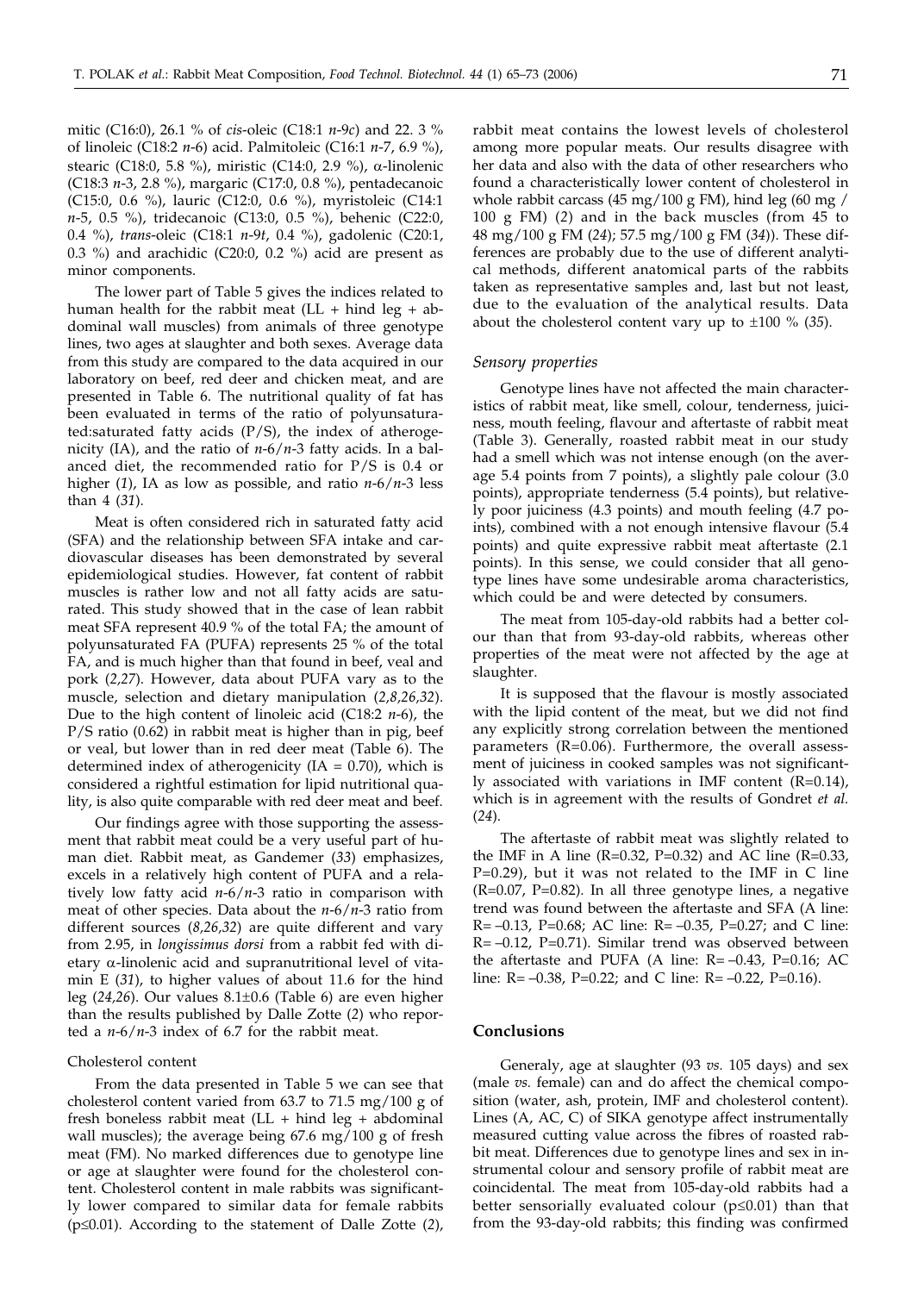also by instrumental measurements (the lowest  $L^*$ , the highest a\* values).

Ratio P/S (0.62), atherogenic index (0.70), ratio *n*-6/ *n*-3 (8.07) and cholesterol content (67.6 mg/100 g) show that rabbit meat can be included into a balanced diet. Female samples contain more cholesterol than male ones (71.5 *vs*. 63.7 mg/100 g). Genotype line did not affect either the fatty acid profile or the content of cholesterol, but it did affect significantly the content of intramuscular fat (A line: 5.0 g/100 g; AC line: 5.9 g/100 g; and C line:  $5.4$  g/ $100$  g).

## *Acknowledgements*

This research was financed by the Slovenian Ministry of Education, Science and Sport and Ministry of Agriculture, Forestry and Food (V4-0736-0481-02 project). We want to express our gratitude to Milica Kač, Ph.D. for her valuable comments on an earlier draft of this paper.

## **References**

- *1.* J.D. Wood, R.I. Richardson, G.R. Nute, A.V. Fisher, M.M. Campo, E. Kasapidou, P.R. Sheard, M. Enser, Effects of fatty acids on meat quality: A review, *Meat Sci. 66* (2003) 21–32.
- *2.* A. Dalle Zotte, Perception of rabbit meat quality and major factors influencing the rabbit carcass and meat quality, *Livest. Prod. Sci. 75* (2002) 11–32.
- *3.* M. Pla, L. Guerrero, D. Guardia, M.A. Oliver, A. Blasco, Carcass characteristics and meat quality of rabbit lines selected for different objectives: I. Between lines comparison, *Livest. Prod. Sci. 54* (1998) 115–123.
- *4.* A. Kai}-Rak, K. Antoni}: *Tablice o sastavu namirnica i pi}a (Tables of Composition of Food and Beverages)*, Zavod za za štitu zdravlja SR Hrvatske, Zagreb (1990) p. 10.
- *5.* I. Elmadfa, W. Aign, E. Muskat, D. Fritzche: *Die grosse GU Nährwert Kalorien Tabelle (Tables of Nutritional and Energy Values of Food)*, Universität Wien, Vienna (2001) p. 128.
- *6.* F. Gondret, F. Lebas, M. Bonneau, Restricted feed intake during fattening reduces intramuscular lipid deposition without modifying muscle fiber characteristics in rabbits, *J. Nutr. 130* (2000) 228–233*.*
- *7.* A. Szabo, R. Romvari, H. Febel, I. Nagy, Z. Szendrö, Fatty acid composition of two different muscles in rabbits: Alterations in response to saturated or unsaturated dietary fatty acid complementation, *World Rabbit Sci. 9* (2001) 155– 158*.*
- *8.* A. Szabó, M. Mézes, A. Dalle Zotte, Z. Szendr, R. Romvári, Changes of the fatty acid composition and malondialdehyde concentration in rabbit *longissimus dorsi* muscle after regular electrical stimulation, *Meat Sci. 67* (2004) 427– 432*.*
- *9.* S.D. Lukefahr, C.E. Ozimba, Prediction of carcass merit from live body measurements in rabbits of four breed-types, *Livest. Prod. Sci. 29* (1991) 323–334*.*
- *10.* S.W. Souci, W. Fachmann, H. Kraut: *Food Composition and Nutrition Tables. 6th Revised and Completed Edition*, H. Scherz, F. Senser (Eds.), Medpharm, Stuttgart (2000) p. 309.
- 11. M. Štruklec, A. Kermauner, Rabbit breeding in Slovenia: Productive and economical possibilities, *Proceedings of the 5th International Symposium »Animal Science Days«,* Agronomski fakultet Sveučilišta u Zagrebu, Zagreb (1997) pp. 50–55.
- *12.* R.G. Cassens, D. Demeyer, G. Eikelenboom, K.O. Honikel, G. Johansson, T. Nielsen, M. Renerre, I. Richardson, R. Sa-

kata, Recommendation of reference method for assessment of meat color, *Proceedings of the 41st Annual International Congress of Meat Science and Technology, Vol. II*, AMSA, Texas (1995) pp. 410–411*.*

- *13.* Official Methods of Analysis (16th ed.), AOAC, Washington (1997)*.*
- *14.* P.W. Park, R.E. Goins, *In situ* preparation of fatty acid methyl esters for analysis of fatty acid composition in foods, *J. Food Sci. 59* (1994) 1262–1266*.*
- *15.* N. Fidler, V. Stibilj: Suitability of Different Methods for Fat Extraction and Determination of the Fatty Acid Composition of Milk. In: *Tehnologija, hrana, zdravje (Technology, Food, Health), P. Raspor, D. Pitako, I. Hočevar (Eds.), Asso*ciation of Food and Nutrition Specialists of Slovenia, Ljubljana (1997) pp. 914–920*.*
- *16.* E.D. Naeemi, N. Ahmad, K.T. Al-Sharrah, M. Behbahani, Rapid and simple method for determination of cholesterol in processed food, *J. AOAC Int. 6* (1995) 1522–1524*.*
- 17. T. Golob, M. Jamnik, J. Bertoncelj, U. Doberšek, Sensory analysis: Methods and assessors, *Acta Agric. Slov. 85* (2005) 55–66.
- *18.* SAS Software, Ver. 8.01, SAS Institute Inc., Cary (1999)*.*
- *19.* A. Dalle Zotte, J. Ouhayoun, R. Parigi Bini, G. Xiccato, Effect of age, diet and sex on muscle energy metabolism and on related physicochemical traits in the rabbit*, Meat Sci. 43* (1996) 15–24*.*
- *20.* A. Dalle Zotte, J. Ouhayoun, Effect of genetic origin, diet and weaning weight on carcass composition, muscle physicochemical and histochemical traits in the rabbit, *Meat Sci. 49* (1998) 471–478*.*
- *21.* J.A. Ramírez, M.À. Oliver, M. Pla, L. Guerrero, B. Ariño, A. Blasco, M. Pascual, M. Gil, Effect of selection for growth rate on biochemical, quality and texture characteristics of meat from rabbits, *Meat Sci. 67* (2004) 617–624.
- *22.* G. Barron, G. Rosas, C. Sandoval, O. Bonilla, G. Reyes, P. Rico, L. Cardona, F. Zamora, Effect of genotype and sex on pH of *biceps femoris* and *longissimus dorsi* muscles in rabbit carcasses, *Proceedings of the 8th World Rabbit Congress*, Puebla City, Mexico (2004) pp. 1349–1353*.*
- *23.* P. Hernández, N. Pla, A. Blasco, Carcass characteristics and meat quality of rabbit lines selected for different objectives: II. Relationships between meat characteristics, *Livest. Product. Sci. 54* (1998) 125–131*.*
- *24.* F. Gondret, H. Juin, J. Mourot, M. Bonneau, Effect of age at slaughter on chemical traits and sensory quality of *longissimus lumborum* muscle in the rabbit, *Meat Sci. 48* (1998) 181–187*.*
- *25.* M. Pascual, S. Aliaga, M. Pla, Effect of selection for growth rate on carcasses and meat composition in rabbits, *Proceedings of the 8th World Rabbit Congress*, Puebla City, Mexico (2004) pp. 1435–1440*.*
- *26.* J.A. Ramírez, I. Díaz, M. Pla, M. Gil, A. Blasco, M.À. Oliver, Fatty acid composition of leg meat and perirenal fat of rabbits selected by growth rate, *Food Chem. 90* (2005) 251–256*.*
- 27. B. Žlender, A. Rajar, T. Polak, L. Gašperlin, Intramuscular fat content and fatty acid composition of red deer (*Cervus elaphus*) meat (2005) unpublished data.
- 28. B. Žlender, L. Gašperlin, T. Polak, Fatty acid composition of intramuscular fat in three muscles of Simmental and Brown bulls, *Proceedings of the 47th International Congress of Meat Science and Technology,* Kraków, Poland (2001) pp. 190–191*.*
- 29. B. Žlender, A. Rajar, T. Polak, L. Gašperlin, S. Čepin, Lipid composition of lamb meat, affected by genotype and sex, *Proceedings of the 50th International Congress of Meat Science and Technology*, Helsinki, Finland (2004) pp. 1198–1201*.*